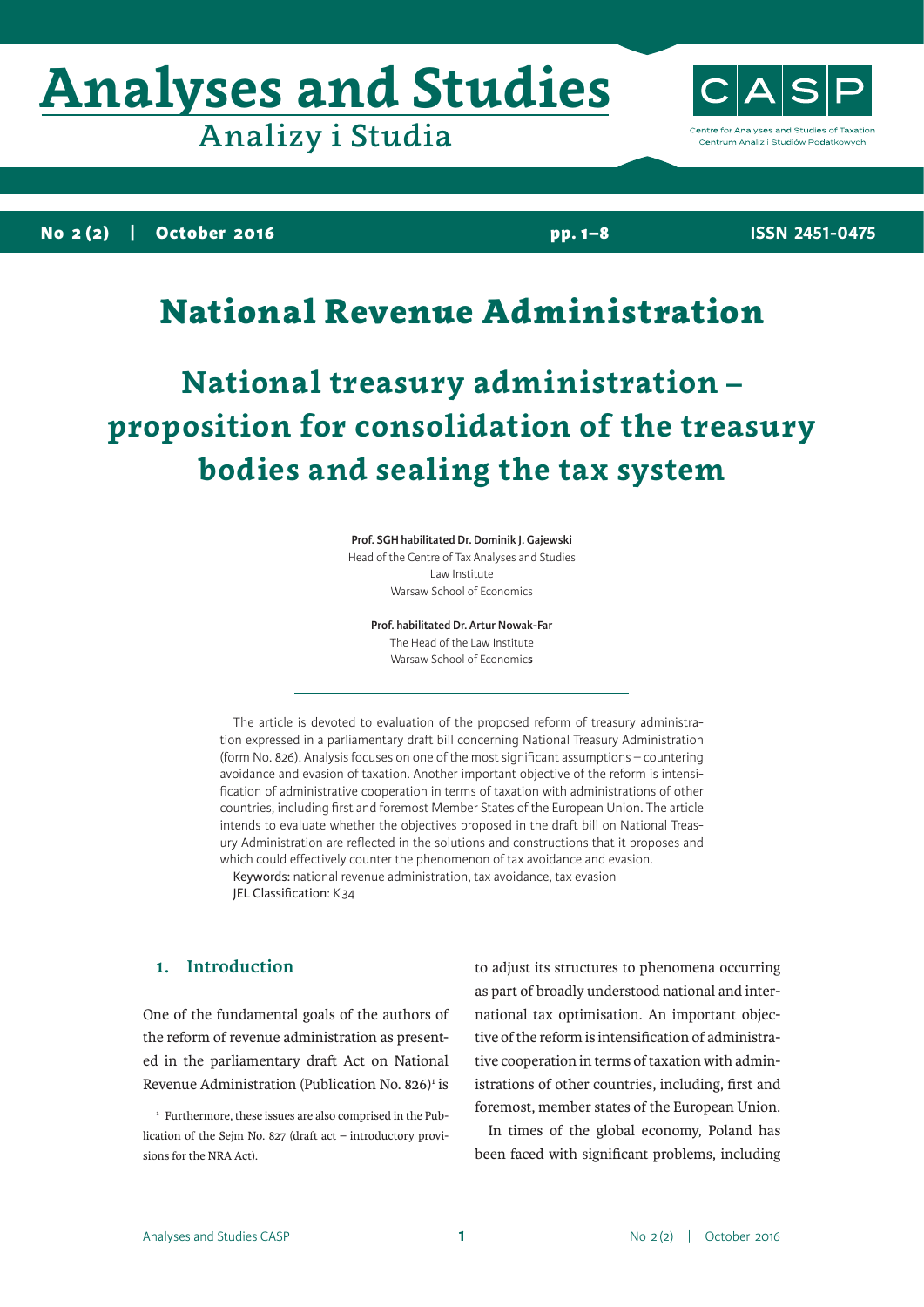tax evasion and tax avoidance both on a national and international level. Dramatic growth of these pathological phenomena is a consequence of aggressive tax optimisation. The costs that Poland bears due to the inability to skilfully and effectively counteract and eradicate these phenomena are huge. Losses arising from tax avoidance and evasion in Poland are estimated to be PLN 80– 100 billion a year<sup>2</sup>. Considering the scale of the problem, limitation of tax fraud through a reform of the National Revenue Administration should be deemed to be a perfectly legitimate aim. It is also noteworthy that another important objective of the reform is improvement of the effectiveness of collection of tax and customs duties.

However, one should consider whether the objectives proposed in the draft National Revenue Administration Act are reflected in the solutions and constructions the draft Act offers, that is, whether those could effectively counter the phenomenon of tax avoidance and evasion. It should also be deliberated, if the reform that is to be carried out for sake of consolidation of the fiscal apparatus (understood as centralization in the draft Act) will be an appropriate antidote allowing to tighten the tax system. It is particularly important in the context of objections, which are currently being raised, that the organizational structure of the fiscal apparatus subordinated to the Minister of Finance is overly fragmented, namely, that its particular parts (concerned with taxation, control, and customs) function in a disconnected way, although the law provides for their coordination and mutual cooperation with one another.

#### **2. Evaluation Criteria**

The draft NRA Act is intended to ensure a uniform and even universal – from the point of view of the institutional solutions in place earlier – administrative apparatus of collection of public levies in Poland. In accordance with the provisions of Article 1, section 1 of the draft; it is intended to be "a specialized governmental administration carrying out tasks comprising collection of tax revenues, customs duties, fees, and non-tax budgetary payments as well as protection of the interests of State Treasury and the customs territory of the European Union, which ensures that the taxpayer, taxable person, and enterpriser<sup>3</sup> are serviced and supported in correct fulfilment of their tax and customs obligations."

As far as the legislative intentions are concerned, uniformity is understood as ensuring uniform management. For such management ensures better monitoring of taxpayers' ability to pay as well as the mutual transactional relations between them that influence the amount of their tax liabilities; such management also ensures better coordination of activity of the individual elements of the fiscal apparatus – which have not been coordinated well so far and so have inadequately responded to erosion of individual bases of public levies, which resulted from illegal taxpayers' behaviours.

Within the framework of a disciplined and strictly scientific interpretation, the project promoters of the NRA Act intend to improve coordination of the fiscal apparatus. From a classic scientific perspective, coordination of a multielement social system (e.g., a fiscal apparatus of a country) is achieved through:

- (a) *establishment of performance standards*, consisting in organizing the activities of individual organizational units in accordance with a certain routine dependant on the requirements of the context as well as introducing some fixed rules governing behaviours in repetitive situations occurring in an organisation;
- (b) *adoption of a plan*, consisting in providing all important activities in an organisation with a spatial and time framework and defining mutual relationships among them;

<sup>2</sup> *Analysis of the legal and tax situation of international and national holding companies operating in the member countries of the European Union between 2013–2015*. Report commissioned by the European Commission (Brussels, III.2016).

<sup>&</sup>lt;sup>3</sup> The correct linguistic form should, of course, be plural.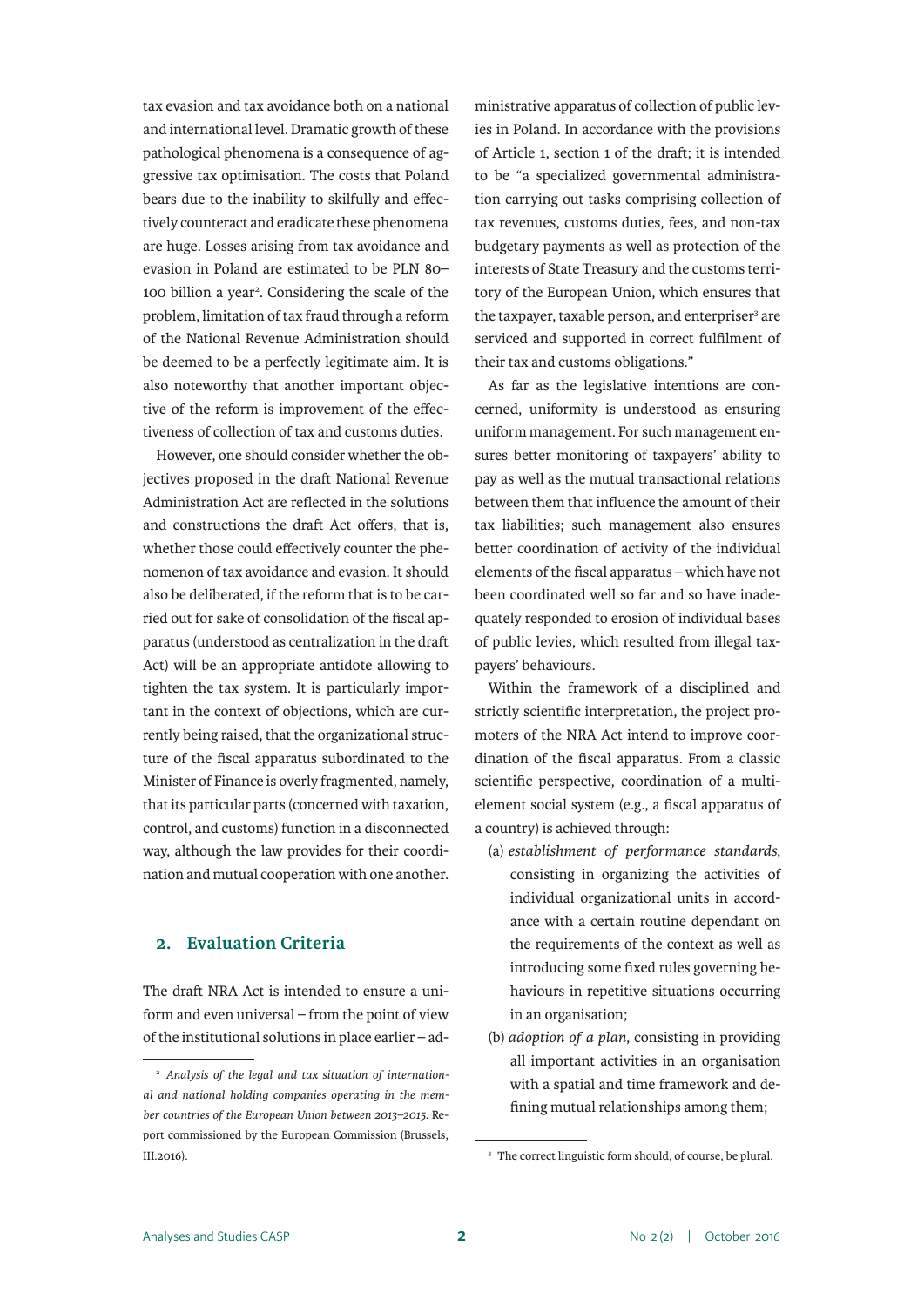(c) *ensuring there is a possibility of mutual adjustment of activities* (in other words: receiving feedback), which additionally requires that a mechanism for the fast exchange of information is in place within the framework of operation of a given system.4

#### **3. Tax Avoidance and Tax Evasion**

One of the main objectives of the draft NRA Act is counteraction and even eradication of tax avoidance and tax evasion, which in this context may be equated with tightening of the tax system. Therefore, in this context, the term used in the draft Act, that is, "tax fraud" should be deemed an unnecessary simplification. The phenomena of tax avoidance and tax evasion as well as what can be clumsily referred to "tax fraud" are substantially different both in terms of configuration of operation and consequences. Thus, countering these phenomena should be adjusted to their specific nature – including planning and selection of structural solutions within revenue administration, which should be different.

Tax avoidance is used with a double meaning. In broad terms, it is any attempt made with the use of legal measures to avoid or lower taxation that would otherwise arise. Hence, there are several possible behaviours in this case and the motive behind choosing one is the tax benefit as without such benefit, the given option would not be selected in the course of normal everyday and business activity undertaken by a taxpayer. In narrow terms, tax avoidance is understood as an unacceptable reduction in a tax burden. One may assume that while tax savings and planning remain outside the scope that the legislator reasonably wanted and could have covered by tax regulation, tax avoidance within this meaning is a problem that the legislator intended to cover by the regulation but has not. The outcome is that the taxpayer takes actions that do not give rise to a certain tax burden, but analogous economic ef-

<sup>4</sup> J. D. Thompson, *Organizations in Action*, Mc Graw-Hill, New York 1967, pp. 55–56.

fects would be achieved with the steps covered by a specific legal and tax regulation<sup>5</sup>.

The narrow understanding of tax avoidance also combines it with "circumvention of tax" (law). In numerous systems of law, such activity is also referred to as "indirect breach of tax law". Within its framework, neither legal prohibitions nor instructions are breached directly because formal actions are taken, which are permitted by the law but whose principal aim is not acceptable by the legal order. In response to such actions, revenue administration may apply the legal norms existing in the system of laws, whose function is to eliminate the effects that the taxpayer intended to achieve, that is, the anti-avoidance rules<sup>6</sup>.

Whereas tax evasion mentioned earlier is always an illegal breach of tax law. This term covers any actions intentionally and knowingly undertaken by a taxpayer, which are against tax law and are intended to lower their tax burden. Tax evasion is such taxpayers' activity that allows them to evade a tax obligations imposed on them by the law through operations that are forbidden by the law. Such prohibited activity may consist in well-thought-out behaviour that is contrary to the provisions of tax law. However, tax evasion usually takes place when the taxpayer does not declare income originating from illegal sources for tax purposes. In the broadest terms, tax evasion may result in lack of tax payment due to carelessness or negligence or a common error – even if there was no intention to hide income<sup>7</sup>.

<sup>5</sup> P. Faes, *Scope and Meaning of Unacceptable Tax Avoidance Under Belgian Income Tax Law*, Tax Notes International, October, No. 17, 1994, p. 17; U. Fleischer-Michaelsen, *Denmark Makes Tax Avoidance More Difficult for Multinationals*, Journal of International Taxation 1995, No. 4; G. Kraft, *Germany: Classification of the Relationship between CFC Legislation and the General Abuse Doctrine*, European Taxation 1993, No. 2, pp. 65–66; J. Ward, *United Kingdom: Juridical Responses to Tax Avoidance*, European Taxation 1995, No. 1, p. 58.

<sup>6</sup> P. Karwat, *Obejście prawa podatkowego* [Circumvention of Tax Law], Warsaw 2003, Dom Wydawniczy ABC, p. 14.

<sup>7</sup> M. H. Collins, *Evasion and Avoidance of Tax at the International Level*, "European Taxation" 1988, No. 8, p. 239; D. Snowden, *Avoidance Versus Form*, IBFP, Amsterdam 1994;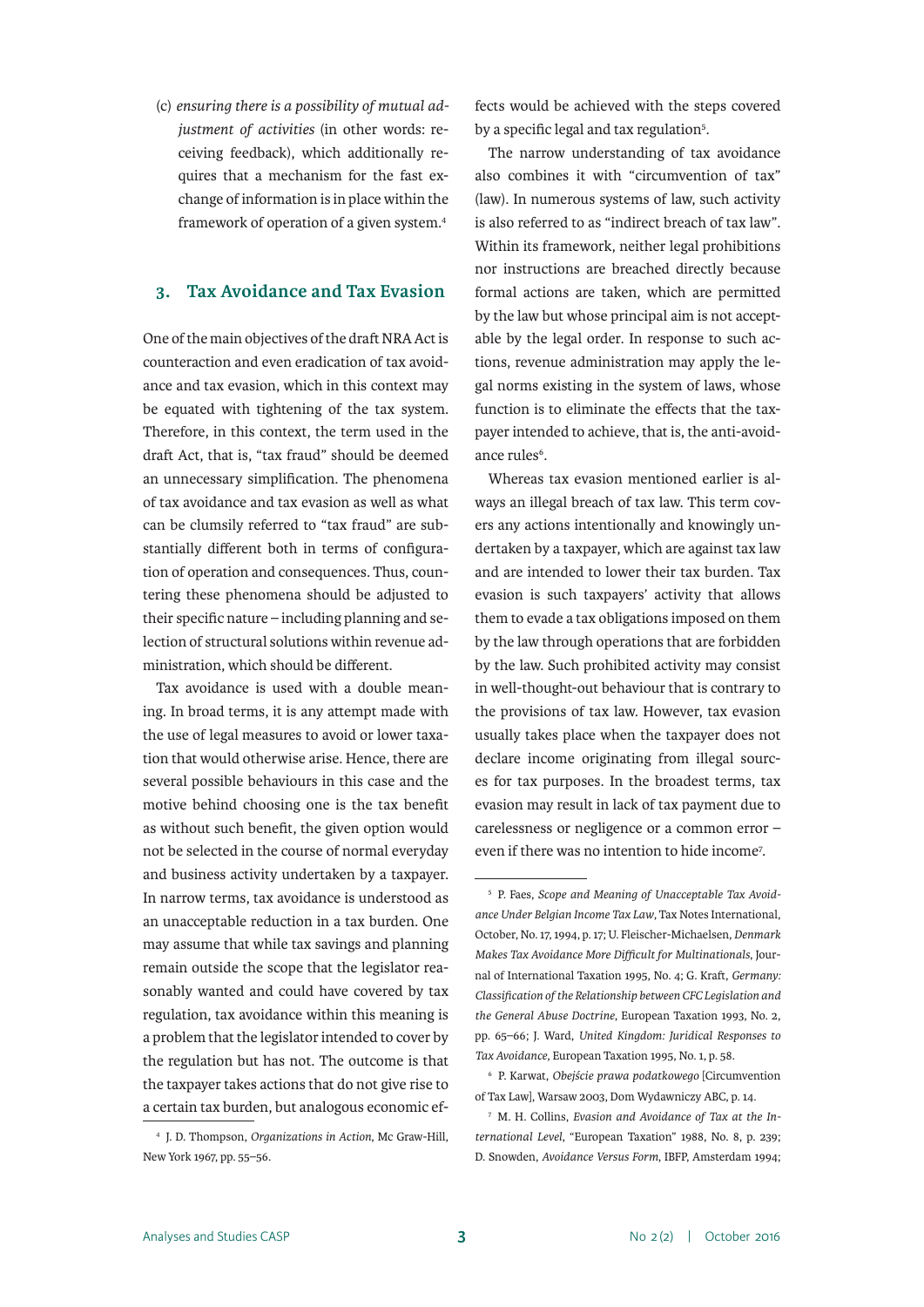The specific natures of tax avoidance and tax evasion are radically different. As mentioned above, the difference translates into the way these phenomena should be counteracted, especially from the point of view of actions taken by revenue administration. In systems where these differences are not reflected in their structure, it is necessary to initiate changes aimed at such structural differentiation and so improve the functioning of the fiscal apparatus.

In this context, questions arise whether the structure of the control apparatus (i.e., tax audit offices) in place so far in Poland has been inadequate for the identified challenges arising from the evident loosening of the tax system. Whether the propositions for amendments in the draft NRA Act can actually serve to increase the institutional effectiveness of countering tax avoidance or tax evasion. And whether consolidation of the fiscal apparatus proposed in this draft Act can be an effective antidote to this kind of activity.

### **4. Essential Coordinative Solutions**

The essential coordinative solutions proposed in the draft NRA Act are based on the introduction of new institutional solutions and creation of a legal basis for the establishment of information exchange systems within the framework of the new solutions.

The above-mentioned solution is based on creation of a hierarchically organised National Revenue Administration that is subordinate to uniform management coordinated by the competent minister of public finance. The role of this minister is defined in Article 12 of the draft Act, which also entrusts them with the following task: "cooperation with other countries in tax matters, especially the Member States of the European Union" in shaping the policy of the country in terms of the tasks of the newly established structure.

In line with the draft Act (Article 13, sections 1–2), the National Revenue Administration is subordinate to the management of the Head of the NRA (HNRA). And the HNRA is reports to the competent minister of public finance who applies to the Prime Minister for the appointment of the HNRA. Administrative servicing of the HNRA is provided by the office servicing the competent minister of finance. The HNRA holds the position of the Secretary of State in this office (see Article 13).

The tasks of the HNRA would be, among others, supervision of the activity of the Director of the National Treasury Information, directors of the chambers of revenue administration, heads of tax offices, heads of tax and customs offices, the head of the Information Centre of the NRA; supervision, coordination, and the conducting of investigations carried out within the framework of proceedings in fiscal and penal cases; consideration of tax offences and crimes – uncovering, preventing, and countering them as well as prosecuting the perpetrators; and being a certifying unit in the context of allocation of funds from the general budget of the European Union. In accordance with Article 16 of the draft Act, the HNRA would be enjoying an array of powers when performing their duties. Those would include, among others, the possibility of requesting that public administration bodies, state organizational units, and legal persons disclose "any information necessary" to exercise an effective policy of tightening the tax system as well as the possibility of delegating control activity to other public administration bodies in some cases concerning spending EU funds. Control bodies performing tasks ensuring correct spending of such funds would also have to submit projects of propositions of the use of risk analysis and projects of control programmes to the HNRA no later than 21 days before the deadlines specified in this regulation – the aim would be to verify them and hand them over to the European Commission (see Article 16, section 4 of the draft Act).

In accordance with Article 18, the HNRA would be performing their tasks assisted by their dep-

V. Krishna, *The Rule Itself*, (in:) *Tax Avoidance: The General Anti-Avoidance Rule*, Toronto 1990, p. 281.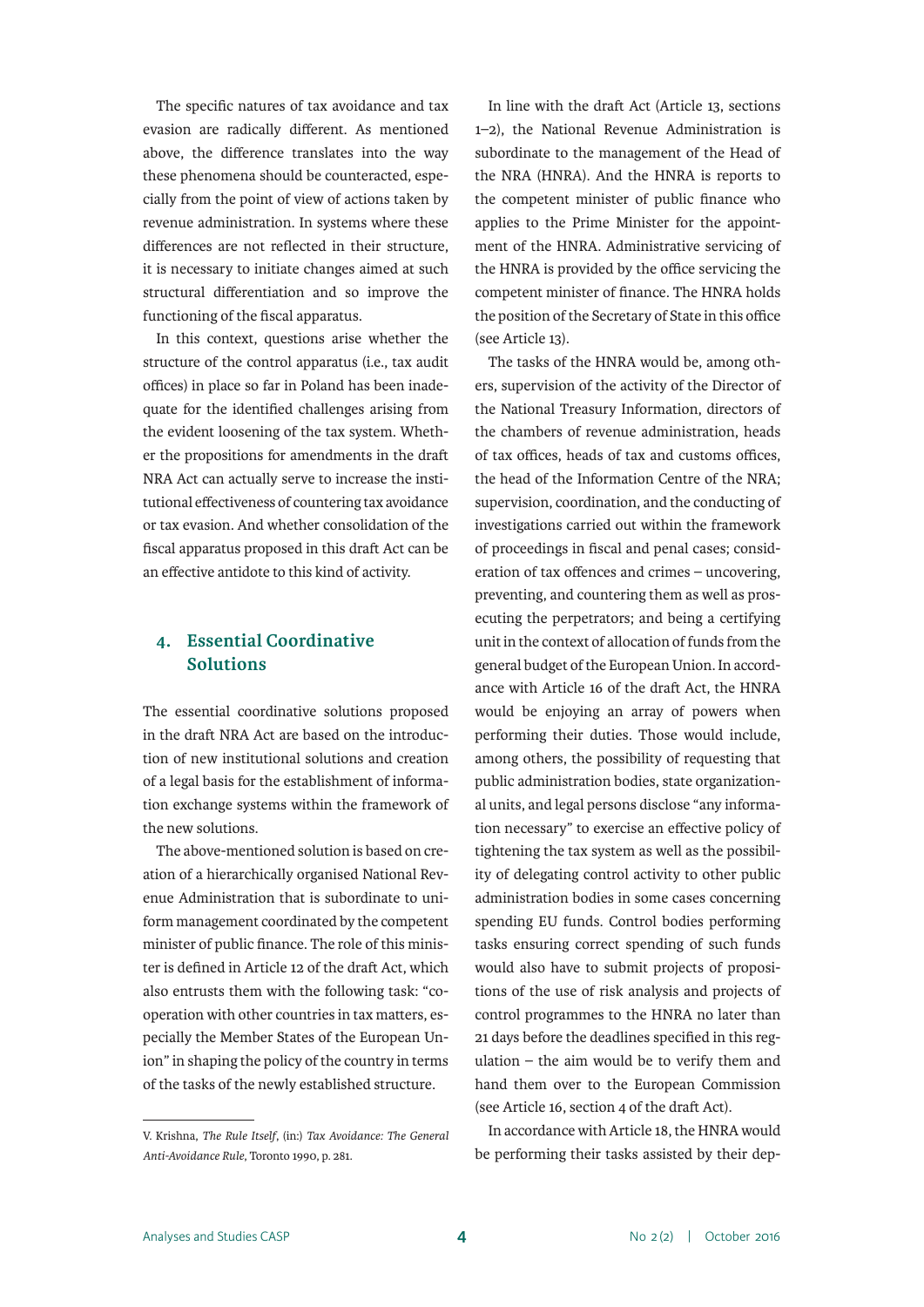uties, the Director of the National Treasury Information (appointed by the Prime Minister on application of the competent minister of public finance and so not the HNRA themselves), directors of the chambers of revenue administration (appointed on application of the HNRA by the competent minister of public finance), the heads of tax offices, heads of tax and customs offices, the director of the Tax and Customs Academy, director of the Information Centre of the NRA, and directors of organizational units of the office servicing the competent minister of public finance.

A one-person management and hierarchical subordination of all the institutional elements of the NRA is intended to ensure better coordination of their activities and so greater controllability of the operations of the fiscal apparatus and their consistency. In other words, the aim is to limit systemic risk involved in the functioning of this apparatus.

#### **5. The NRA and Tightening of the Tax System**

The objective of the draft NRA Act is to limit the extent of tax and customs fraud as well as improve the effectiveness of collection of tax and custom duties. It is somewhat astonishing that, in the explanatory statement to the draft Act, there was no thorough analysis of the causes of tax fraud and the drastically decreasing effectiveness of tax collection. This shortcoming is considerably significant because if the Act is adopted as currently proposed, essential reference points will be missing; while they would serve to credibly conclude whether the solutions accepted within the framework of the Act are effective and efficient. After all, the sole fact of registering possible higher tax revenues may have a root cause other than passing the NRA Act.

The natures of the phenomena of tax avoidance and tax evasion are complex and multifaceted. It is important that in times of the global economy, they acquire international dimensions. These phenomena have a dissimilar specific character in various countries of the world. This is the principal reason why a country striving for effective prevention of tax avoidance and tax evasion should carry out an in-depth analysis of both their conditioning and the mechanisms (or constructions) adopted for this purpose in this country. Without such an analysis, any action will be burdened with serious risk of being fortuitous and may be evaluated as one arising from a more intuitive sense of urgency of solving the problem rather than rational reflection on how to solve it.

In the proposed draft NRA Act, it is difficult to find solutions that would be specifically designed to limit the above-mentioned phenomena of tax avoidance and tax evasion on an international level. We believe that under the circumstances of insufficient knowledge and experience, such a solution would require the establishment of a specialised unit dealing with taxpayers that usually exercise aggressive tax optimisation for the purpose of international tax avoidance, especially international holding companies that adopt highly specialised instruments and constructions of tax optimisation within their tax strategies – which are sometimes of questionable quality from the point of view of their full compliance with tax law. Currently, as regards this type of entities, control proceedings are carried out by tax audit offices competent for the location of their subsidiaries in Poland. Despite deficiencies of such a solution, it may be concluded that because of that the key competences (i.e., knowledge and experience) – valuable from the point of view of the effectiveness of the fiscal apparatus in limiting tax avoidance and tax evasion exercised by holding companies – have concentrated in these very offices. Therefore, the substantial basis for any well-thought-out reform in this respect exists in these very offices – and not in specialization of entities as decreed in the draft NRA Act.

Analysis of the NRA concept indicates that the proposed scope *ratione materiae* of the revenue administration does not differ in any respect from the scope of the currently existing fis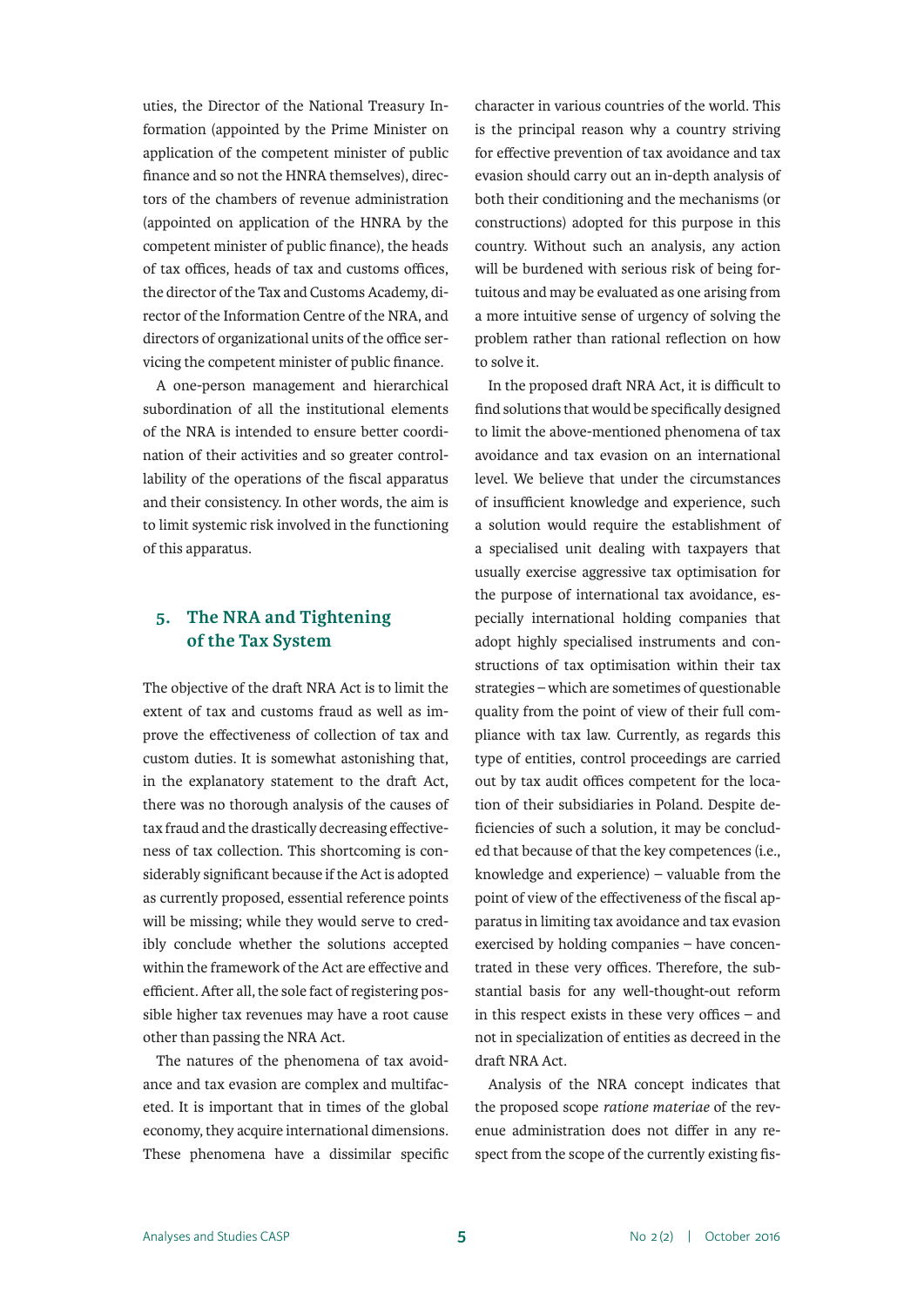cal structures subordinate to the Minister of Finance. The authors of the draft Act did as much as simply shift the tasks that had so far been carried out by tax offices and chambers, tax audit offices, the Customs Service, and the General Inspector of Financial Information to the scope *ratione materiae* of the NRA. This "measure" was adopted without performing thorough analysis and reflection as regards the possible need for making changes and establishment of new fiscal structures that would contribute to eradication of the new threats, e.g., international tax avoidance. The lack of such analysis and reflection testifies to a considerable degree of intuitiveness of the diagnosis that is supposed to justify the draft Act.

The draft NRA Act mainly focuses on consolidation of the fiscal apparatus. In principle, the concept of subordination of all the existing fiscal structures (i.e., tax offices and chambers, tax audit offices, the Customs Service) is only legitimate, if it also guarantees new quality in terms of coordination of the activities of all the elements. To a large extent, this quality is determined by the organizational culture that has formed and the level of competencies (understood in terms of management and not a legal category) within these structures that would be supposed to become part of the NRA. The proposed Act does not promise much in this respect since the planned consolidation is to be carried out essentially within the framework of the existing structures, for example, through the appointment of a single deputy minister as the Head of the Customs Service, the General Inspector of Financial Information, and the person responsible for the tax offices and chambers. It is unknown, however, how such an institutional solution would – in itself – guarantee greater effectiveness of these structures or any synergy at all.

An important issue that may affect the effectiveness of countering tax avoidance and tax evasion is the absence of a proposition for the establishment of an analytic unit within the NRA, which would be dealing with highly sophisticated tax optimisation constructions and instruments applied by entities conducting cross-border activity. It is difficult to find this role within the National Treasury Information or any other unit within the framework of the NRA. In contrast, such analytic centres operate in numerous member states of the European Union<sup>8</sup> and serve as effective support in creating and exercising state policy countering international tax avoidance.

One of the main objectives of the draft NRA Act is intensification of administrative cooperation in terms of taxation with administrations of other countries, including first and foremost Member States of the European Union. However, in the draft NRA Act, it is difficult to find novel solutions that would be supporting administrative cooperation in terms of taxation with the administrations of other Member States of the European Union. Essentially, there are no barriers to implementing constructions that would be intensifying administrative cooperation in terms of taxation with other countries within the current structure. Though one should agree with the authors of the NRA concept that there is a need to intensity such cooperation as it might contribute to minimization of international tax avoidance. It would be important considering the insufficient number of agreements signed and executed in this respect. It is doubtful though whether the establishment of the NRA is indeed needed in order to achieve that.

#### **6. Evaluation**

The parameters of operation (or actually mutual cooperation) of all the entities involved in a tax liability, including revenue administration, have been subject to intense legal regulation in Poland. Thus, to a large extent, they are defined by standards that should currently be reviewed in terms of their substance and practice of application but not necessarily thoroughly changed. Likely, it is the very reason why this issue is not covered by the draft NRA Act.

<sup>8</sup> D. Gajewski, *Tarcza podatkowa dla Polski* [Tax Shield for Poland], Infos – Biuletyn Biura Analiz Sejmowych, 2014, No. 22(182), pp. 1–4.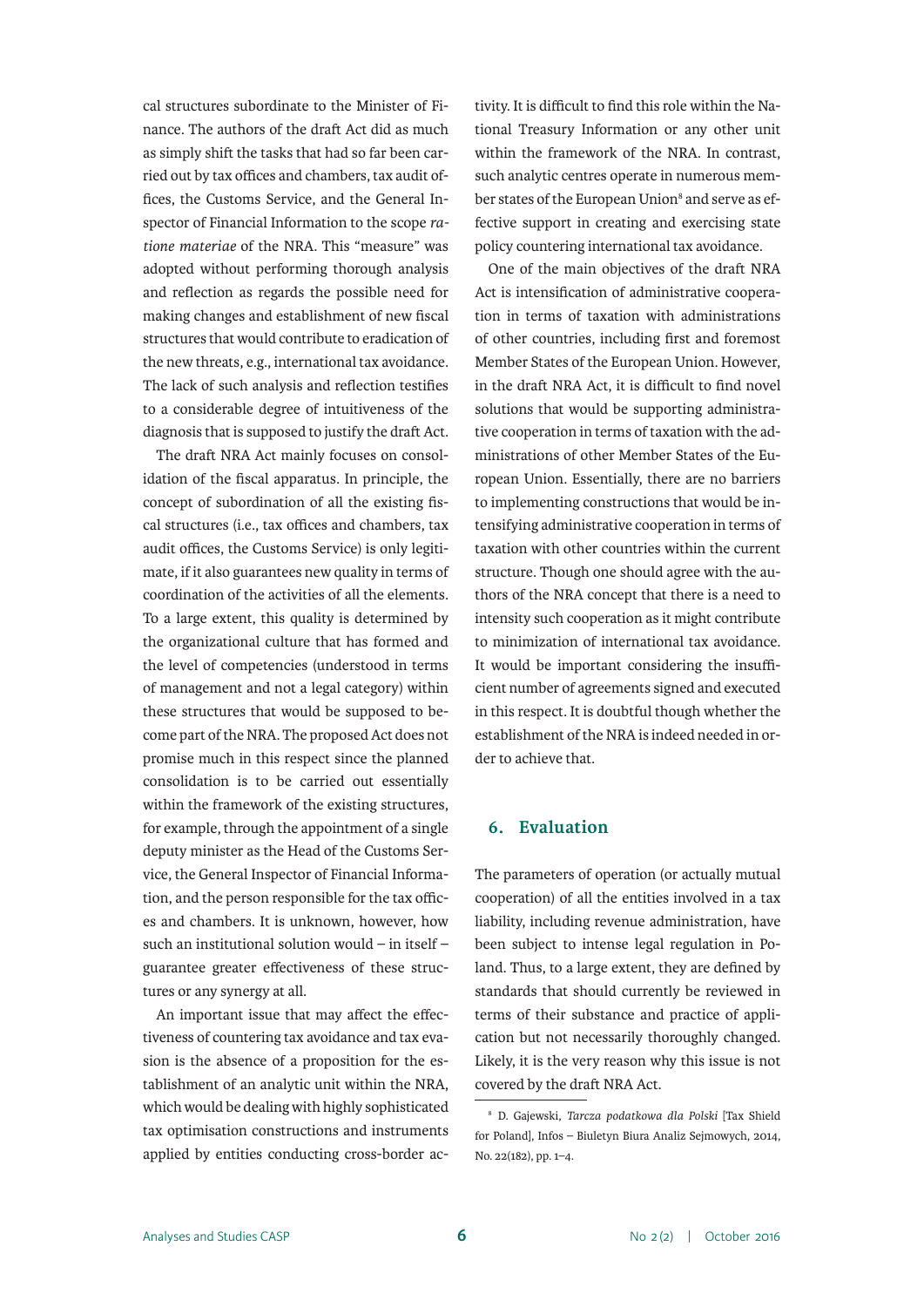The draft NRA Act is concerned with the parameters of cooperation among the institutional components of the fiscal apparatus. Such determination of the principal area of regulation arises from the concept authors' conviction that sufficient level of coordination had not been achieved in the previous system where individual administrations of levies worked within separate organisational and institutional frameworks but under the supervision of the Minister of Finance. However, such conviction should be deemed – to a large extent – intuitive. The draft NRA Act is a parliamentary and not a governmental one so it is not required to present analyses necessary to perform impact assessment of a legal act. It is not appropriate for such a serious project since it does not compel to provide a more precise indication of the costs and benefits of the proposed solutions – which would both demonstrate the degree of aspiration of the project initiators (that is most likely governmental administration after all) and allow to better define its success criteria.

In particular, it should be stressed that the explanatory statement to the draft NRA Act pays by far too little attention to the root causes and symptoms – which the draft Act is supposed to be an antidote to  $-$  of the dysfunction in the functioning of the fiscal apparatus in Poland. Therefore, as regards the functioning of individual administrations of levies and their mutual cooperation in terms of joint/agreed upon planning of activity and information exchange, we are not in possession of sufficient information about the situation. The root causes of dysfunctions in the operation of the fiscal apparatus – which result in asymmetry of quality (and hence also efficiency) of its activity undertaken with respect to taxpayers' actions limiting the tax base and so decreasing  $tax - are more complex; they$ lie in, among other things, lower than expected quality of operation as well as cooperation – and this, unfortunately, is a consequence of fragmentation of the structures though not really at the level of the structures themselves but at the level of administrative practice. Under such circumstances, the said fragmentation enhances negative phenomena occurring in the practice. Sadly, it does not imply that subordination of these individual components of this administration to uniform management will eliminate both the fragmentation of the structure and in terms of the practice.

The solutions that have been adopted may only contribute to overcoming barriers that are generated by scattered management of the individual components of an administration of a levy. They are not capable of producing changes within the existing practice though. This is because these solutions themselves do not directly address to the root causes of inefficiency, that is, the lack of general planning of activity of all the institutional components of the fiscal apparatus, differentiation of the standards of operation, and the lack of willingness to share information as well as effective and reliability constructed channels for the flow of information.

What is more, at least in the initial stage of creation of the NRA, a natural decrease in the quality of operation of these structures should be expected – which is an obvious element of the costs of the new legislative proposition though not identified in the materials presented by the promoters of the Act.

It would also be worth to polish the legislative aspect of the Act. Apart from the alreadymentioned not quite fortunate aspects of the legal constructions significant for this regulation, one might reflect upon, in particular, the system of the text of the Act and the legislative overload. The Act should regulate the significant aspects of the operation of the NRA understood as an element of the functioning of the state (and society at the same time). Whereas it also regulates secondary issues, e.g., the imagery and visualization of the NRA, while laying down some guidelines for the execution of such provisions in a way that could be referred to as "perfectly illusory" (for example, one such provision is a requirement that emblem of the NRA allude to the tradition of the administrations of levies that are part of it).